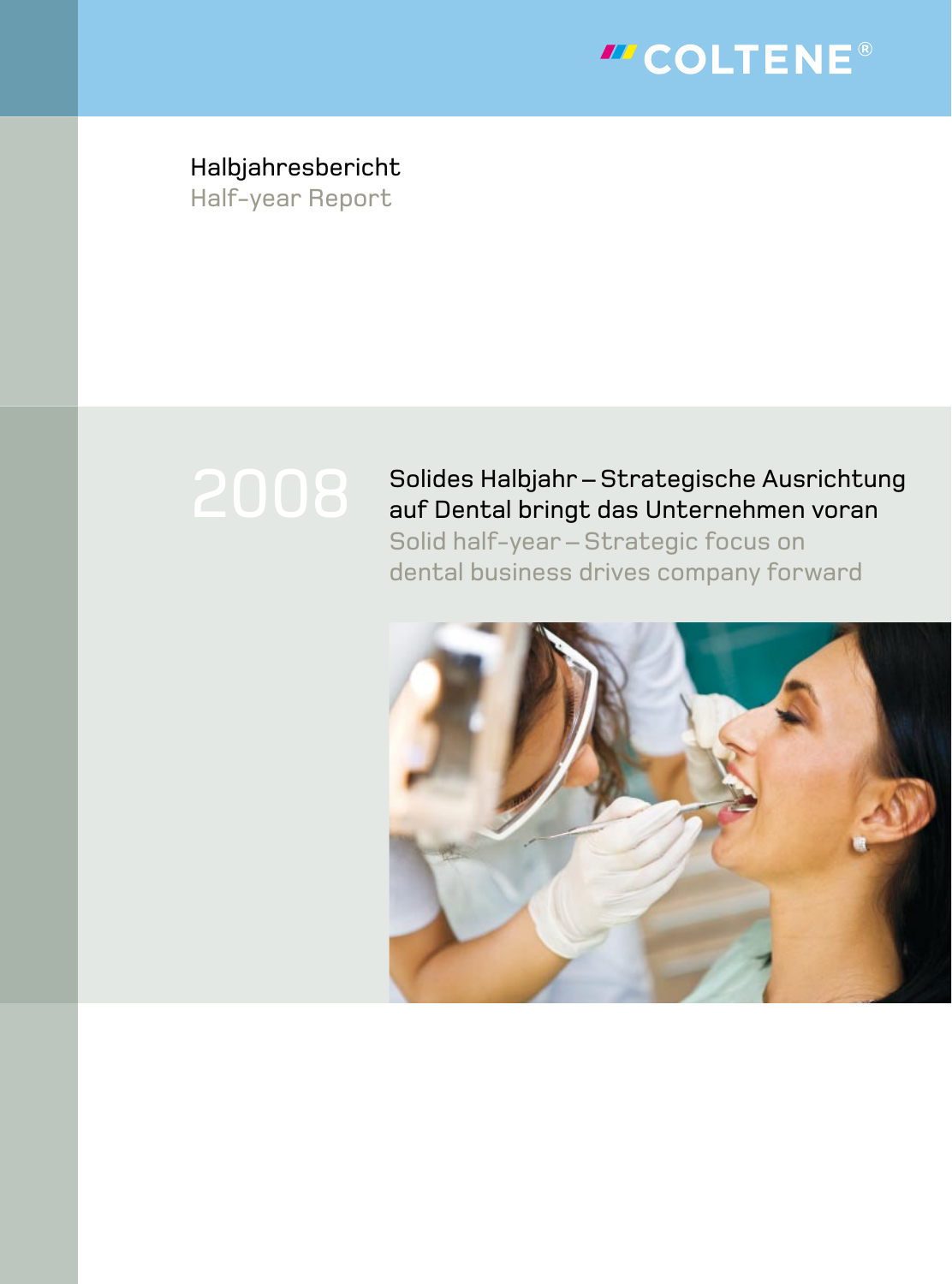# **COLTENE - Ein weltweit erfolgreicher Dentalspezialist**

COLTENE ist ein international führendes Unternehmen für Entwicklung, Herstellung und Vertrieb von zahnmedizinischen Verbrauchsgütern und Kleingeräten.

COLTENE verfügt in den USA, in der Schweiz sowie in Deutschland und Ungarn über modernste Produktionsstätten. Weltweit vertrauen Zahnärzte und Dentallabors auf Produkte von COLTENE sowohl bei traditionellen als auch implantatbasierten Therapieformen und Zahnrekonstruktionen.

COLTENE bietet ein abgerundetes Produktsortiment an, das nebst präzisionsgenauen Abformmaterialien und hoch ästhetischen Füllmaterialien ein breites Angebot von Produkten zur Wurzelkanalbehandlung, für die Patientensicherheit und -hygiene sowie eine abgerundete Palette von Diamant- und Hartmetallbohrern umfasst.

> COLTENE is an internationally leading developer, manufacturer and seller of dental consumables and small equipment.

COLTENE has state-of-the-art production facilities in the USA, in Switzerland, Germany and Hungary. Dentists and dental labs use COLTENE products for traditional as well as implant-based therapies and dental reconstructions.

COLTENE's product offering comprises high-precision impression materials, aesthetically leading filling materials, a broad range of endodontic materials and products, diamond and carbide rotary instruments as well as a comprehensive offering in the area of patient safety and hygiene.

## **COLTENE - A world-wide successful dental specialist**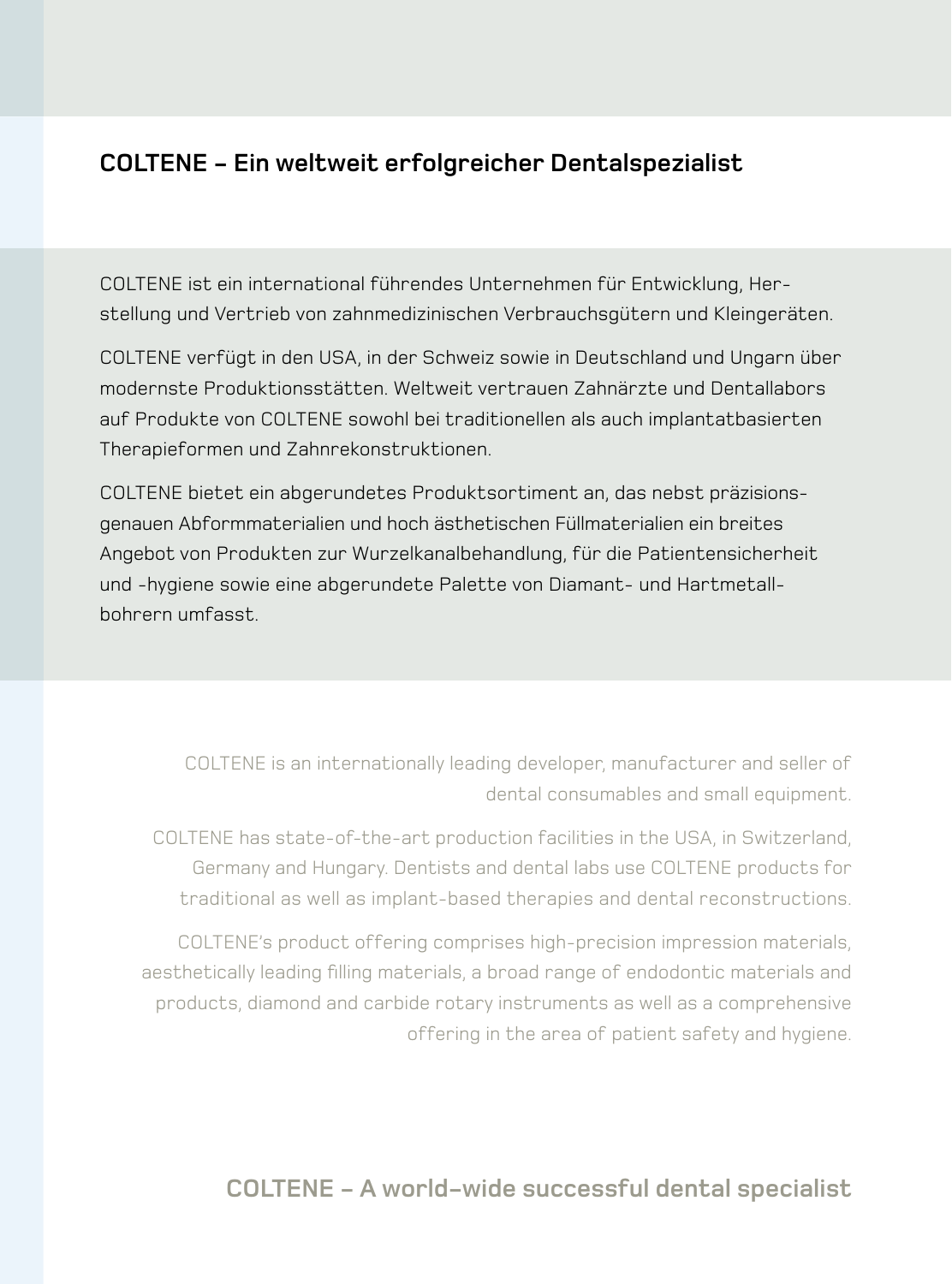### TO OUR SHAREHOLDERS

COLTENE looks back on a successful first half-year. Consolidated sales rose 1.0% to CHF 81.9 million. Excluding currency translation effects, sales would have increased 8.4%. Including an exceptional earnings contribution of CHF 29.7 million from the sale of the former medical business in April, COLTENE reports earnings per share of CHF 8.04 after CHF 2.68 for the same period last year. Earnings per share from continuing operations were CHF 1.53, down from CHF 1.87 in the first semester of 2007.

COLTENE reports EBIT of CHF 9.5 million which is 17.7% lower compared with the same period of last year. Achieving an EBIT margin of 11.6%, the operational performance of COLTENE remains solid. The decline in operational earnings is due to an increase in personnel and marketing costs arising as a result of the advanced expansion and certain exceptional charges totalling CHF 1.9 million. These charges include additional write-offs following a review of material stocks and an amount of CHF 0.9 million for former CEO Jerry Sullivan, contractually agreed when the new management team took over.

The cash flow from Dental activities increased 5.0% to CHF 10.9 million. The strong cash flows generated in the Dental business serve to fund the higher prospective dividend payments in the future.

### SALES DEVELOPmENT

COLTENE increased sales in all market areas during the first half of the year. In Swiss francs, sales increased 1.0% to CHF 81.9 million due to significant currency translation impacts. At constant June 2007 rates, sales would have risen 8.4%.

In the first semester of 2008, COLTENE recorded significant sales growth especially in the younger target market areas. This validates the successful market expansion of the past years and fortifies COLTENE's expansion plans going forward. With high single or even double-digit growth rates, sales in Eastern Europe, and even more remarkably in Africa and Asia, accelerated more dynamically than in Europe and North America.

In Eastern Europe, South Africa and Asia, COLTENE continues to benefit from the rising disposable incomes of a growing middle class. In order to succeed in these markets, it is important to set up a local presence with a dedicated marketing

### AN UNSErE AKTIONärINNEN UND AKTIONärE

COLTENE blickt auf ein erfolgreiches erstes Halbjahr zurück. Der Umsatz konnte um 1.0% auf CHF 81.9 mio. gesteigert werden. Währungsbereinigt beträgt der Zuwachs 8.4%. Bei einem soliden Gewinn aus fortgeführter Geschäftstätigkeit von CHF 7.0 mio. zuzüglich eines speziellen Gewinnbeitrags von CHF 29.7 mio. aus dem im April abgeschlossenen Verkauf des früheren medizinalgeschäfts ergibt sich ein Gewinn pro Aktie von CHF 8.04 nach CHF 2.68 im ersten Halbjahr des Vorjahres. Aus weitergeführter Tätigkeit resultiert ein Gewinn je Aktie von CHF 1.53 nach CHF 1.87 im ersten Halbjahr 2007.

Im ersten Halbjahr 2008 liegt der EBIT mit CHF 9.5 mio. 17.7% tiefer als im Vorjahr. Bei einer EBITmarge von 11.6% ist die betriebliche Leistung von COLTENE unverändert solide. Der Rückgang des operativen Ergebnisses erklärt sich im Zuge der weiter vorangetriebenen Expansion durch höhere Aufwendungen für Personal und marketing sowie durch einmalige Belastungen von gesamthaft CHF 1.9 mio.: Zum einen löste die Überprüfung von materiallagern zusätzliche Wertberichtigungen in der Höhe von CHF 1.0 mio. aus. Zum anderen wurde aufgrund der Stabübergabe an das neue Management-Team vertraglich eine Summe in der Höhe von CHF 0.9 mio. an den früheren CEO Jerry Sullivan vereinbart.

Der operative Cashflow aus dem Dentalgeschäft stieg um 53.0% auf CHF 10.9 Mio. Die hohen Cashflows des Dentalgeschäfts sichern die in Aussicht gestellten höheren ordentlichen Dividendenzahlungen für die Zukunft ab.

### UmSATZENTWICKLUNG

COLTENE hat in allen marktregionen im ersten Halbjahr die Verkäufe steigern können. In Schweizer Franken ergab sich ein Umsatzwachstum von 1.0% auf CHF 81.9 mio. Zu konstanten Juni-2007-Umrechnungskursen liegt das in den märkten erzielte Wachstum bei sehr guten 8.4%.

COLTENE verzeichnete im ersten Semester 2008 vor allem in den jüngeren marktregionen ein beachtliches Wachstum, das den Erfolg in der markterschliessung der letzten Jahre zeigt und den Expansionswillen für die Zukunft bekräftigt. Die in Osteuropa, aber besonders auch in Südafrika und Asien erzielten Umsätze stiegen stark, zuweilen sogar mit deutlich zweistelligen Wachstumsraten an und entwickelten sich damit dynamischer als die Verkäufe in Europa oder Nordamerika.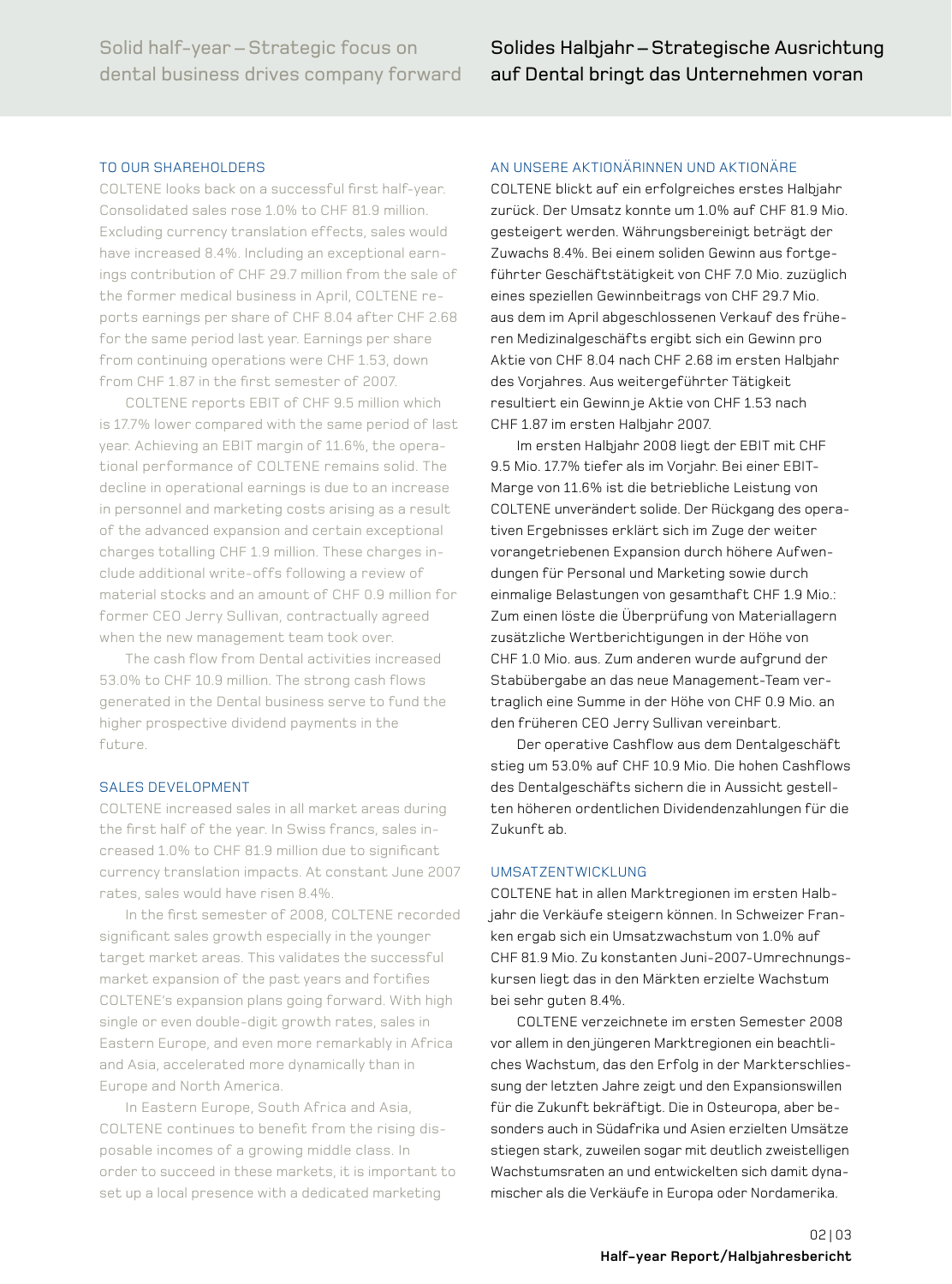organization, and to offer inspiring products and solutions that can be put into practice instantly.

The market development in Western Europe differs by country and reflects the various insurance schemes and national economic trends. The overall developments are encouraging. There is a general shift toward privately funded dental care for certain treatments.

Sales in Europe exceeded the general market growth showing growth rates in the mid single-digit range.

North America is currently a challenging market for all players. The overall market hardly grows; thus an increase reflects a market share gain. COLTENE is well positioned in North America and managed to expand sales even more than last year to end-users (dentists) through its existing distribution partner network, achieving a remarkable sales increase in local currency terms.

Sales in Latin America continue to grow strongly as in previous years: growth rates oscillated in the lower double-digit range and can be accelerated even more in markets such as Brazil. This market holds even more promising growth prospects in the future and COLTENE is well positoned to benefit from these opportunities, currently implementing a targeted product and sales strategy across this huge South American market.

### EBIT AND NET PrOFIT

COLTENE performed well in the first half-year. The gross margin remained unchanged compared with last year, even including the additional write-offs of CHF 1.0 million. Personnel expenses increased over the same period of last year by CHF 1.5 million. Besides the expansion of the international sales force and some regular salary and wage increases, this rise includes mainly an amount of CHF 0.9 million for former CEO Jerry Sullivan, contractually agreed when he handed over his function to the new management team. Other operating expenses are CHF 1.5 million above last year; this increase is mainly attributable to higher marketing expenses for existing and newly launched products.

EBIT for the first half of 2008 stood at CHF 9.5 million, 17.7% below the respective figure of last year. Excluding the write-offs on inventories mentioned above, the agreed amount as well as CHF 0.3 million of negative currency translation effects,

Insbesondere in den Regionen Osteuropa, Südafrika und Asien nutzte COLTENE die Entwicklung der steigenden persönlichen Einkommen breiter Bevölkerungsschichten. Dabei ist es gleichermassen wichtig, mit einer eigenen Organisation vor Ort den markt erfolgreich zu bearbeiten, als auch mit spezifischen Produkten die Kunden in diesen märkten zu begeistern und Lösungen anzubieten, die in der Praxis umgehend eingesetzt werden können.

In Westeuropa entwickelte sich das Geschäft aufgrund der unterschiedlichen Versicherungsbedingungen und wirtschaftlichen Rahmensituationen von Land zu Land unterschiedlich, im Gesamten jedoch durchaus zufrieden stellend. Der Trend geht im Wesentlichen in Richtung der Verschiebung gewisser Leistungen zur privat finanzierten Zahnbehandlung.

COLTENE legte in der marktregion Europa stärker als das allgemeine marktwachstum zu; das Wachstum blieb jedoch im mittleren einstelligen Bereich.

Nordamerika ist derzeit für alle Anbieter ein schwieriger markt. Der Gesamtmarkt wächst kaum, Wachstum ist also gleichbedeutend mit marktanteilsgewinnen. COLTENE ist in Nordamerika gut positioniert und konnte deshalb den Produkteabsatz bei den Endverbrauchern (Zahnärzten) über das bestehende Vertriebspartnernetz stärker ausbauen als im Vorjahr und in Lokalwährung deutlich zulegen.

Der Umsatz in Lateinamerika wuchs wie in den vergangenen Jahre weiter mit Wachstumsraten im unteren zweistelligen Bereich. In Ländern wie etwa Brasilien kann das Wachstum sogar noch beschleunigt werden. COLTENE will die sich bietenden möglichkeiten nutzen und diesen riesigen, äusserst viel verprechenden markt mit einer präzisen Produktund Vertriebsstrategie angehen.

### ErTrAGSLAGE

COLTENE hat im ersten Halbjahr gut gearbeitet. Die Bruttomarge blieb trotz einer zusätzlichen Wertberichtigung von CHF 1.0 mio. auf Vorjahresniveau. Die Personalkosten stiegen gegenüber der Vergleichsperiode des Vorjahres um CHF 1.5 mio. Diese Zunahme erklärt sich nebst einer personellen Verstärkung der Verkaufsmannschaft im Zuge der internationalen Expansion und der ordentlichen Lohnerhöhungen hauptsächlich als Folge einer aufgrund der neuen Zusammensetzung des Managements vertraglich vereinbarten Summe an den früheren CEO Jerry Sullivan im Umfang von CHF 0.9 Mio.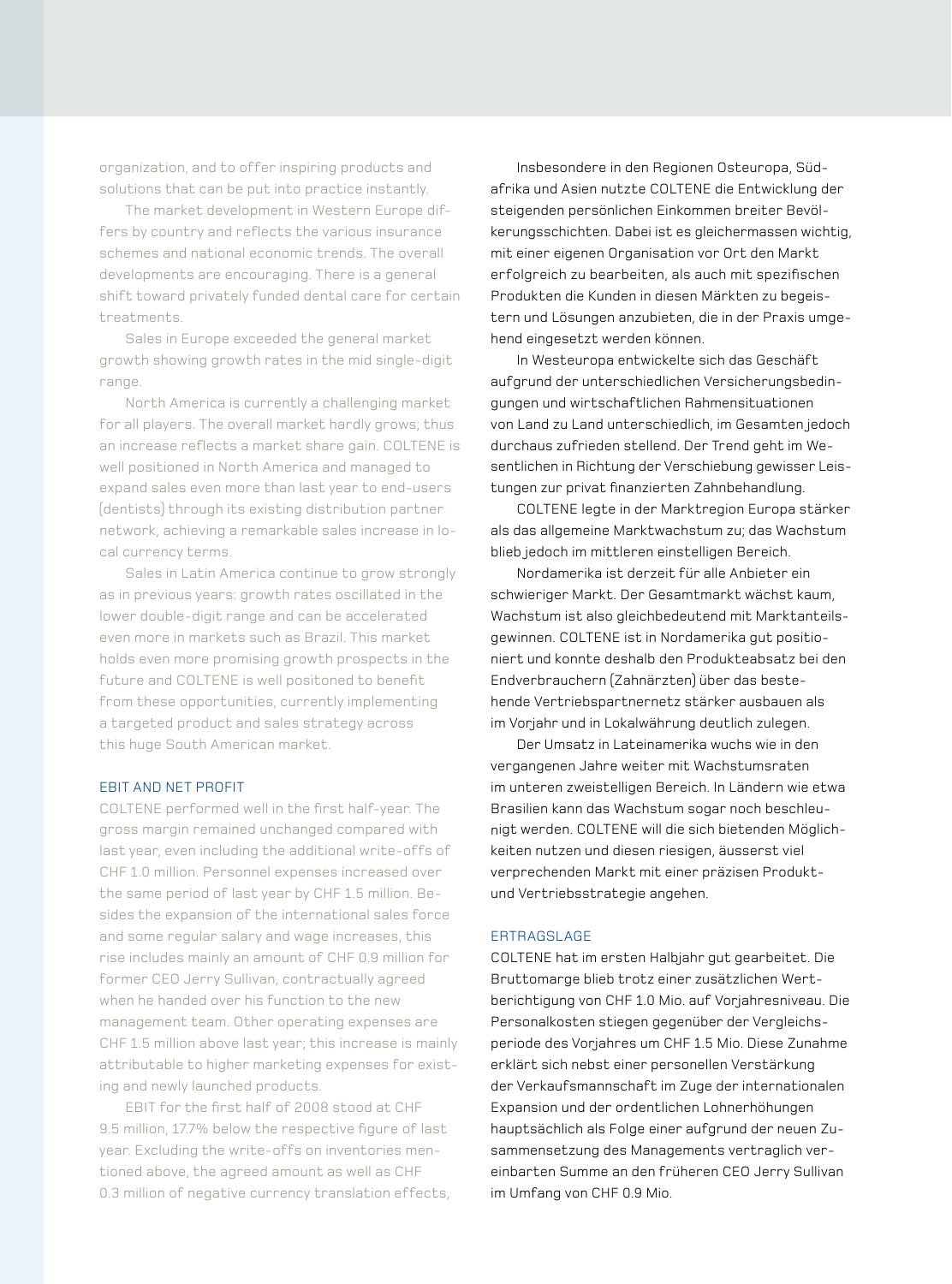the operational earnings would have amounted to CHF 11.7 million. This represents a slight increase over the prior year's first-half and equals a stable EBIT margin of 14.3%. In the financial result foreign exchange losses of CHF 0.7 million are included compared to gains of CHF 0.8 million in the previous year period.

Including the exceptional effects, earnings from continuing operations decreased from CHF 8.7 million reported for the first six months of 2007 to CHF 7.0 million in the reporting period. This equals earnings per share of CHF 1.53 down from CHF 1.87 in the first semester of 2007.

The sale of the medical business which was closed at the end of April resulted in an earnings contribution of CHF 29.7 million. Net income for the period thus totals CHF 36.7 million, up from CHF 12.4 million in the first half of 2007. Earnings per share rose sharply from CHF 2.68 to CHF 8.04 for this reporting period.

### CASH FLOW AND BALANCE SHEET

The dental business's ability to generate strong cash flows proven over many years was again confirmed in the first semester: the Dental activities – now the only continuing operations - generated a 53.0% higher cash flow of CHF 10.9 million after CHF 7.1 million recorded in the first six months of 2007. The free cash flow – pre acquisitions – amounted to CHF 8.9 million which equals an increase of 48.9% over the previous year's first half. This strong growth reaffirms the strategy to focus on high-performing positions in the global dental market. At the same time, the significant increase bolsters COLTENE's ability to continue to pay generous dividends as previously announced.

The sale of the medical business largely changed the Group's balance sheet. While the balance sheet at the end of June 2007 included today's COLTENE Group as well as the medical business sold in the meantime, the balance sheet as at the end of June 2008 only reflects COLTENE.

COLTENE shows cash and cash equivalents of CHF 62.7 million due to the cash received from the medical sale. Accounts receivable, inventory, property, plant and equipment as well as the financial and intangible assets all declined compared to last year's balance sheet at the end of the first semester as the medical figures have been deconsolidated.

Die übrigen Betriebskosten stiegen gegenüber dem Vorjahr ebenfalls um CHF 1.5 mio., was in erster Linie auf höhere marketingkosten für bestehende und neu lancierte Produkte zurückgeht.

Der Betriebsgewinn (EBIT) liegt mit CHF 9.5 mio. 17.7% unter dem Vergleichswert des ersten Halbjahres 2007. Unter Ausklammerung der genannten zusätzlichen Abschreibungen auf Lagerbeständen, der genannten vertraglich vereinbarten Summe sowie der negativen Wechselkurseinflüsse von CHF 0.3 Mio. läge der Betriebsgewinn bei rund CHF 11.7 mio. und damit leicht über dem Vorjahr. Dies entspräche einer gegenüber Vorjahr unveränderten Betriebsgewinnmarge von 14.3%. Im Finanzresultat stehen den Währungsgewinnen des Halbjahres 2007 von CHF 0.8 mio. die Währungsverluste des Halbjahres 2008 von CHF 0.7 mio. gegenüber.

Der Gewinn aus weitergeführter Tätigkeit sank nach diesen Sondereffekten im Berichtszeitraum von CHF 8.7 mio. im ersten Semester 2007 auf CHF 7.0 mio. Dies entspricht je Aktie einem Gewinnanteil von CHF 1.53 nach CHF 1.87 im ersten Halbjahr 2007.

Aus dem per Ende April erfolgten Verkauf des medizinalgeschäfts stammt ein zusätzlicher Gewinnbeitrag von CHF 29.7 mio. Der Nettogewinn für das erste Halbjahr beträgt damit total CHF 36.7 Mio. nach CHF 12.4 mio. im ersten Halbjahr 2007 oder, je Aktie gerechnet, CHF 8.04 nach CHF 2.68.

### CASHFLOW UND BILANZ

Die über Jahre bewiesene Fähigkeit, im Dentalgeschäft substanzielle Cashflows zu erwirtschaften, hat COLTENE im ersten Halbjahr erneut bestätigt: Aus dem Dentalgeschäft als der heute allein weitergeführten Tätigkeit resultierte ein um 5.0% höherer betrieblicher Cashflow von CHF 10.9 mio.; dies nach einem Cashflow von CHF 7.1 mio. in den ersten sechs monaten 2007. Der Free Cashflow der Periode – vor Akquisitionen gerechnet – liegt mit CHF 8.9 mio. um 48.9% über dem entsprechenden Vorjahreswert. Diese starke Entwicklung unterstreicht die Richtigkeit der strategischen Konzentration auf die Erfolgsposition im globalen Dentalmarkt. Gleichzeitig untermauert die kräftige Cashflow-Steigerung die Fähigkeit von COLTENE, die in Aussicht gestellte grosszügige Dividendenpolitik künftig weiterzuführen.

Aufgrund des per Ende April erfolgten Verkaufs der früheren medizinalsparte haben sich die meisten Bilanzpositionen deutlich verändert. Die Bilanz per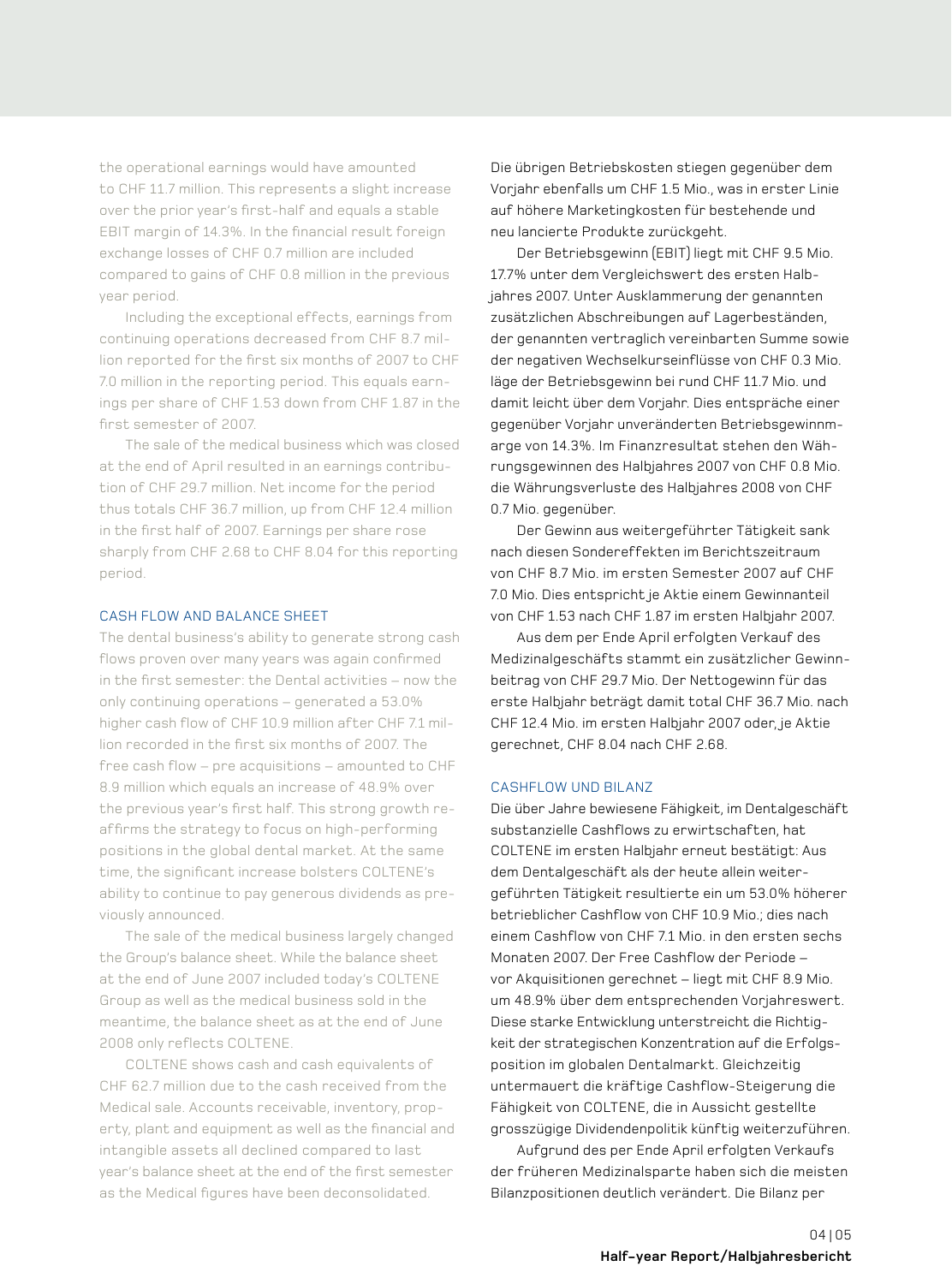Interest bearing debt stood at a very low CHF 7.1 million and COLTENE shows a net cash position of CHF 55.6 million.

Shareholders' equity amounts to CHF 170.8 million as per the end of June 2008, CHF 5.1 million up from last year. The main changes in equity result from this year's profits, the earnings contribution from the sales of the medical business, exchange differences and a markedly increased dividend payment of CHF 19.6 million. In addition the equity decreased due to investments in treasury shares of CHF 5.6 million. The total value of treasury shares amounts to CHF 10.1 million. The equity ratio stood at 81.2% as per June 30, 2008.

As previously announced, COLTENE plans an additional capital redemption program of CHF 50 million toward the end of this year. COLTENE's balance sheet is strong and provides a sound basis for future organic growth and acquisitions.

### STRATEGY IMPLEMENTATION

Building on a strong position on the international dental market and a comprehensive coverage of dentists' key product needs, COLTENE has embarked on a three-fold expansion strategy. The most important pillar remains the widely recognized high rate of innovation.

The wide range of preparatory dental work leading up to the placement of implants today complements the traditional range of targeted dental treatments such as orthodontic, endodontic as well as restorative therapies. many international workshops organized by or with globally renowned implantation specialists have confirmed the superior product properties of Affinis Precious, COLTENE's leading impression material featuring precise dimensional stability. In June, COLTENE launched "Affinis for Implants" specifically gearing this family of impression materials as well as other products to this market. COLTENE will launch additional products and system solutions specifically targeting the implantation market in the second half of 2008 and in 2009.

COLTENE has repeatedly extended its reach into new market regions. Eastern Europe, the middle East and Latin America range today among the most important growth markets for COLTENE's product specialties. In the first six months of 2008, the sales organization in China experienced another expansion

Ende Juni 2007 hatte sowohl die heutige COLTENE Gruppe als auch die in der Zwischenzeit veräusserte medizinalgruppe umfasst; die aktuelle Bilanz per 0. Juni 2008 enthält nur noch die COLTENE Gruppe.

Nach dem Liquiditätszugang aus dem Verkauf des medizinalgeschäfts weist COLTENE heute flüssige mittel von CHF 62.7 mio. aus. Die Forderungen, Lagerbestände sowie das Anlage-, Finanz- und Immaterialgütervermögen haben sich durch den Verkauf des medizinalgeschäfts verringert. mit CHF 7.1 mio. bilanzieren die verzinsten Schulden sehr tief, so dass COLTENE eine Netto-Cash-Position von CHF 55.6 mio. ausweist.

Das Eigenkapital liegt mit CHF 170.8 mio. per Ende Juni 2008 CHF 5.1 mio. über dem Vergleichswert. Dies resultierte aus dem Gewinn des laufenden Jahres, dem Gewinnbeitrag aus dem Verkauf des medizinalgeschäfts, Währungsdifferenzen sowie aus dem Abgang der deutlich erhöhten ordentlichen Dividende im Gesamtbetrag von CHF 19.6 mio. Zudem wurden in der Berichtsperiode eigene Aktien für CHF 5.6 mio. zugekauft. Der Wert der eigenen Aktien beträgt CHF 10.1 mio. Der Eigenfinanzierungsgrad stellte sich per Ende der Berichtsperiode auf 81.2%.

Wie bereits angekündigt, plant COLTENE gegen Ende Jahr zusätzlich ein Kapitalrückkaufsprogramm über CHF 50 mio. Die Bilanz von COLTENE ist äusserst solide und bietet für das künftige organische und akquisitorische Wachstum eine gute Basis.

### FORTSCHRITTE IN DER STRATEGIEUMSETZUNG

Auf der starken Stellung im internationalen Dentalmarkt und der breiten Abdeckung der massgeblichen Produktbedürfnisse von Zahnärzten und Zahnlabors aufbauend, verfolgt COLTENE eine dreifache Wachstumsstrategie. Der wichtigste Pfeiler bleibt dabei die anerkannt hohe Innovationsrate. Zu den derzeit speziell anvisierten Zahnbehandlungen zählen nebst den orthodontischen, endodontischen und restaurativen Therapieformen speziell auch die zahnärztlichen Vorbereitungen für die Implantattechnik. In mehreren internationalen Workshops, die zusammen mit namhaften Implantat-Anbietern durchgeführt wurden, hat sich das äusserst exakte und in allen Dimensionen stabile Abformmaterial Affinis Precious als besonders geeignet erwiesen. COLTENE hat im Juni 2008 «Affinis for Implants» im markt positioniert und damit sowohl die gesamte Affinis Produktfamilie als auch weitere spezifische Produkte für den Implan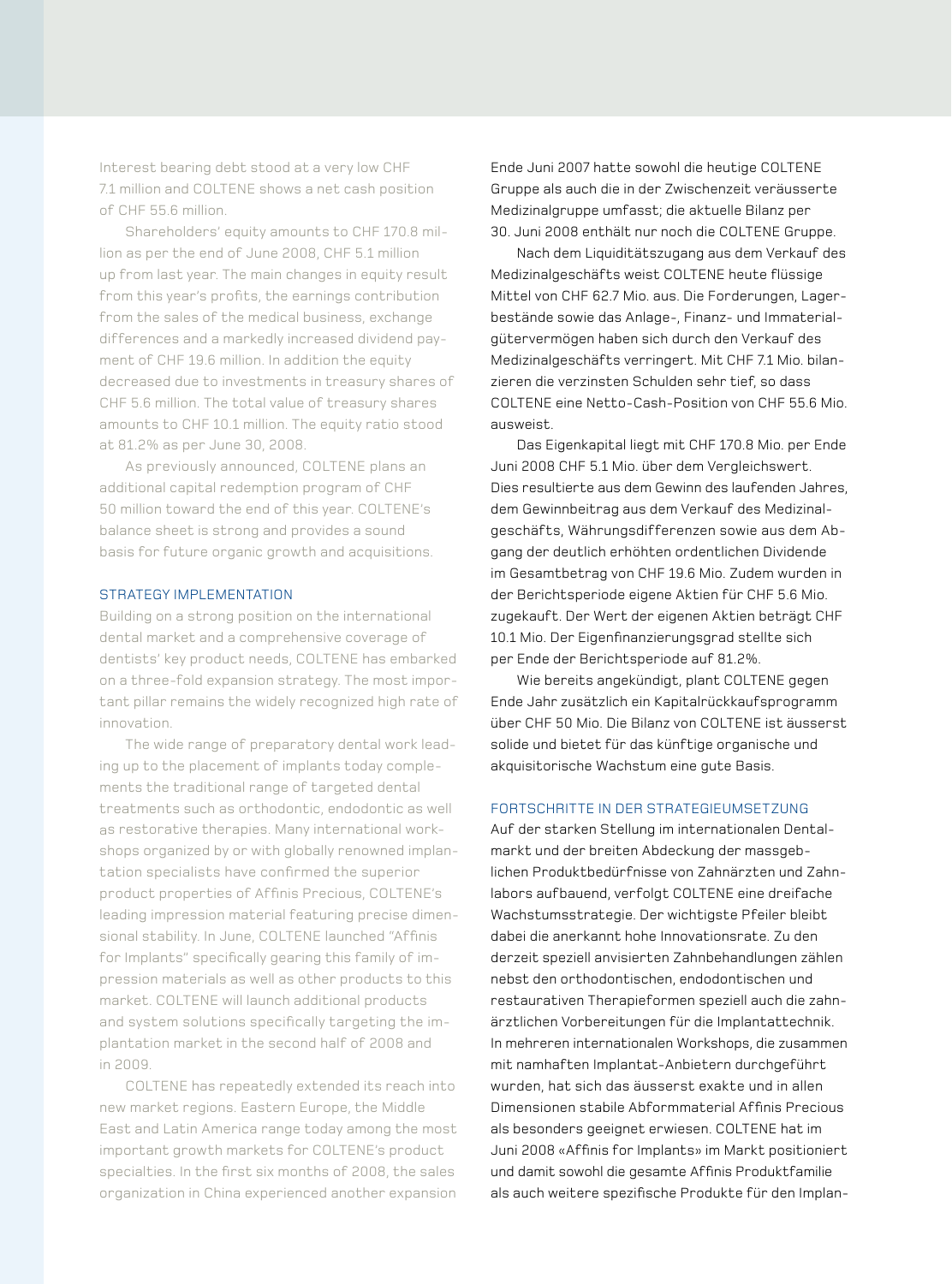round, and India will see the founding of COLTENE's own sales company serving as a strong bridgehead for the penetration of this promising growth market. As in the more mature markets, a well-established dialogue with the leading practitioners and universities is key to success. COLTENE can draw from many years of experience in organizing industry specific symposia and workshops.

Board and Management confirm an active acquisition strategy. They are continuously evaluating potential targets. COLTENE has defined stringent acquisition criteria: Possible targets should complement the Group's offering with clearly focused technological know-how and successful, high-quality products. In addition, they should also be accretive to the long-term and sustainable profitability and ideally broaden its geographic reach.

### SALE OF mEDICAL BUSINESS

Effective as at April 30, 2008, the former medical segment was sold to the Finnish Medifig Group. The medical business was thus recorded as discontinued operations. Total profit from discontinued operation amounted to CHF 29.7 million and resulted from the profit after tax of medical's business for the first four months and the after tax gain on the sale itself.

COLTENE deconsolidated and disposed of assets in the amount of CHF 89.0 million and CHF 20.6 million in liabilities. The medical business's net cash flow for the four months until the end of April was CHF 1.1 million while the net cash flow from the sale itself was CHF 93.4 million. This results in a total cash flow from discontinued operations of CHF 94.5 million.

The net cash flow from the sale of the Medical business in the amount of CHF 93.4 million is the result of having received CHF 102.8 million in cash from the buyer, having settled the transaction costs of CHF 4.3 million in cash and having deconsolidated the medical cash position of CHF 5.1 million.

### NEW CEO

After the sale, the former medisize Holding AG changed its name to COLTENE Holding AG to better reflect its strategic focus on the global dental market where Coltène/Whaledent is a well known and highly respected brand. At the same time, an experienced executive team took over, chaired by Andreas

tatmarkt ausgerichtet. Im zweiten Halbjahr und auch im Jahr 2009 wird COLTENE zusätzliche Produkte einführen, die diese Systemlösung ergänzen.

COLTENE hat immer wieder erfolgreich neue Wachstumsmärkte erschlossen. So weisen heute Osteuropa, der Nahe Osten und Lateinamerika die dynamischsten Umsatzzuwächse aus. Im ersten Halbjahr 2008 wurde die Verkaufsorganisation in China nochmals deutlich ausgebaut und in Indien ist gleichermassen die Gründung einer eigenen Handelsgesellschaft geplant, die als Brückenkopf die Erschliessung dieses interessanten Wachstumsmarkts fördert. Wie in den reiferen märkten kommt auch in den aufstrebenden marktregionen dem Dialog mit den führenden Zahnärzten sowie mit den ausbildenden Universitäten grosse Bedeutung zu. Hier kommen COLTENE die jahrelangen Erfahrungen in der Organisation von branchenspezifischen Veranstaltungen und Workshops zugute.

Verwaltungsrat und Management verfolgen eine aktive Akquisitionspolitik und prüfen laufend sich bietende Unternehmenszukäufe. COLTENE hat dafür klare Leitlinien formuliert: mögliche Akquisitionsziele sollen das Angebot der Gruppe mit fokussiertem technischem Know-how und am markt erfolgreichen Produkten hoher Qualität ergänzen sowie zur nachhaltigen Profitabilität und zur geografisch breiteren Abstützung beitragen.

### VErKAUF mEDIZINALSPArTE

Per 30. April 2008 wurde die frühere Medizinalsparte an die finnische medifiq Gruppe veräussert. Das medizinalgeschäft floss daher als nicht weitergeführte Tätigkeit in die Rechnung von COLTENE ein. Aus dieser nicht weitergeführten Tätigkeit resultierte ein Gewinn von CHF 29.7 mio. Darin sind die mit der Geschäftstätigkeit in den ersten vier monaten sowie mit dem Verkauf selbst verbundenen Steuerzahlungen bereits enthalten.

Insgesamt wurden mit dem Verkauf Anlagen im Wert von CHF 89.0 mio. sowie CHF 20.6 mio. Verbindlichkeiten dekonsolidiert. Der in den ersten vier Monaten im nicht weitergeführten medizinalgeschäft erwirtschaftete Cashflow belief sich auf CHF 1.1 mio. Aus dem Verkauf flossen der Gruppe nochmals CHF 93.4 Mio. zu, wodurch sich insgesamt ein Cashflow aus nicht weitergeführter Tätigkeit von CHF 94.5 mio. ergibt.

Die Komponenten des Netto-Cashflow aus dem Verkauf des Medizinalgeschäfts von CHF 93.4 Mio.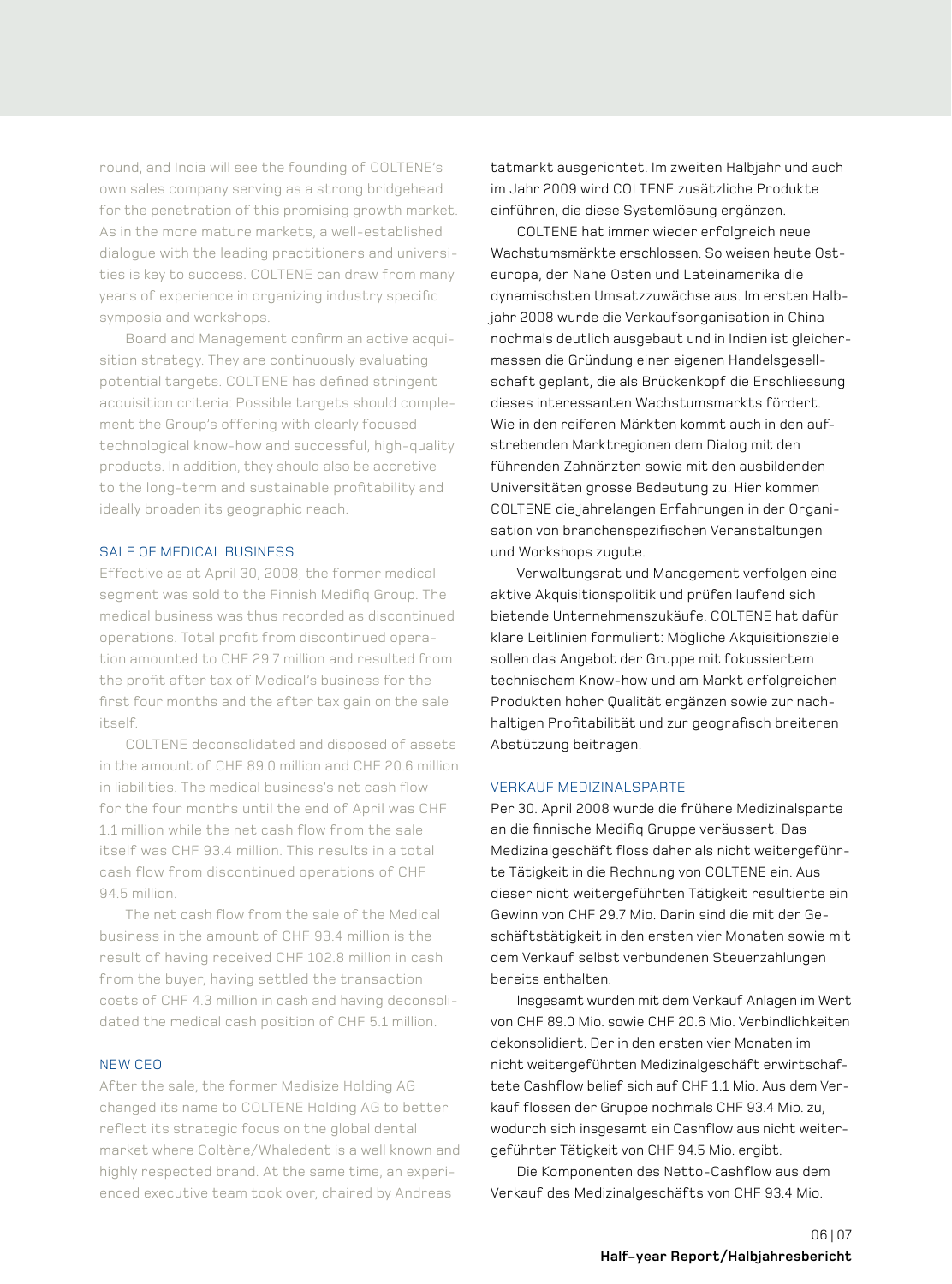meldau, CEO, and Dr. Hans Grüter, CFO. They are complemented by a strong operational management team including Werner mannschedel (General manager EmEA), Eric Schriver (Operations in North America), as well as michael Nordahl (Vice President Global marketing).

### **OUTLOOK**

Overall, COLTENE expects a stronger second half from continuing operations, both in sales and earnings. These expectations are based on the initiatives taken in the new markets as well as the targeted product and marketing focus, excluding any further negative currency impacts. All strategic core businesses show potential for growth, although the situation in the traditional markets remains very challenging.

me A. Ve

Nick Huber **Andreas Meldau** Board of Directors

Chairman of the Chief Executive Officer

sind: Der Käufer bezahlte insgesamt CHF 102.8 mio. in bar. Davon gelangen bezahlte Transaktionskosten im Umfang von CHF 4.3 Mio. sowie die dekonsolidierten flüssigen mittel der medizinalsparte von CHF 5.1 mio. in Abzug.

### NEUEr CEO

Nach dem Verkauf des medizinalgeschäfts änderte die frühere medisize Holding AG ihren Namen in COLTENE Holding AG, womit die strategische Ausrichtung auf das seit Jahrzehnten unter dem Namen Coltène/Whaledent am markt bekannte Dentalgeschäft klar zum Ausdruck kommt. Gleichzeitig erhielt COLTENE auch ein neues Managementteam, das von Andreas meldau als CEO und Dr. Hans Grüter als CFO geleitet wird. Betrieblich wird das Führungsteam durch eine erfahrene mannschaft unterstützt. Werner mannschedel ist als General manager neu verantwortlich für den marktbereich Europa, Naher Osten und Afrika (EmEA), während Eric Schriver neu die Geschäfte in Nordamerika leitet. michael Nordahl komplettiert als Senior Vice President Global Marketing das COLTENE Managementteam.

### AUSBLICK

Insgesamt erwartet COLTENE aus weitergeführter Geschäftstätigkeit ein gegenüber dem ersten Halbjahr 2008 sowohl umsatz- als auch ertragsseitig stärkeres zweites Semester. Dies basiert auf gezielten Verstärkungen und Massnahmen in den neuen märkten, dem klaren Produkt- und marketingfokus und unveränderten Währungsrelationen. Ausbaupotenzial weisen alle strategischen Kernbereiche auf, wenngleich in den traditionellen märkten aktuell eine sehr anspruchsvolle Situation herrscht.

 $M = A.1$ 

Verwaltungsratspräsident Chief Executive Officer

Nick Huber **Andreas Meldau**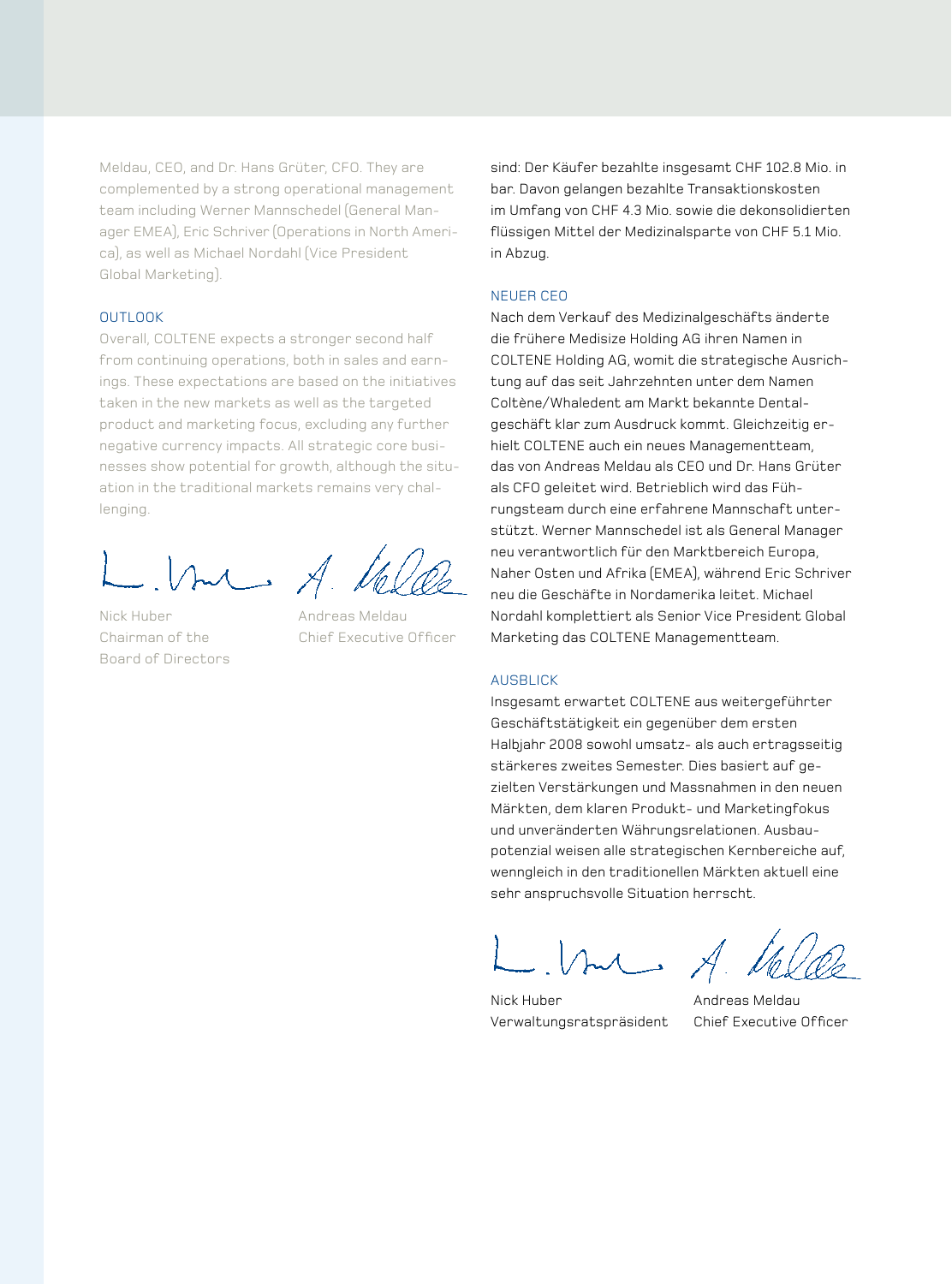# Group Income Statement

| <b>IN CHF 1000</b>                    | REF. | 1 HY 2008 | 1 HY 2007* |
|---------------------------------------|------|-----------|------------|
| <b>Continuing operations</b>          |      |           |            |
| Net sales                             |      | 81915     | 81068      |
| Raw material and consumables used     | 2    | $-22665$  | $-22625$   |
| Personnel expenses                    | 3    | $-29336$  | $-27866$   |
| Other operating expenses              |      | $-3976$   | $-3800$    |
| Marketing and administrative expenses |      | $-14343$  | $-13062$   |
| Other income and expenses             |      | 5         | 1          |
| Depreciation and amortization         |      | $-2084$   | $-2151$    |
| Operating profit (EBIT)               |      | 9516      | 11565      |
| Financial expenses                    |      | $-1484$   | $-1002$    |
| Financial income                      |      | 913       | 951        |
| Net profit before tax expenses        |      | 8945      | 11514      |
| Tax expenses                          |      | $-1959$   | $-2836$    |
| Net profit continuing operations      |      | 6986      | 8678       |
| Profit from discontinued operations   | 4    | 29700     | 3742       |
| Profit for the period                 |      | 36686     | 12420      |

| Earnings per share                                    | CHF 8.04 | CHF 2.68 |
|-------------------------------------------------------|----------|----------|
| Diluted earnings per share                            | CHF 8.04 | CHF 2.68 |
| Earnings per share from continuing operations         | CHE 153  | CHF 1.87 |
| Diluted earnings per share from continuing operations | CHE 153  | CHF 1.87 |

 $\star$ re-presented according to IFRS 5.34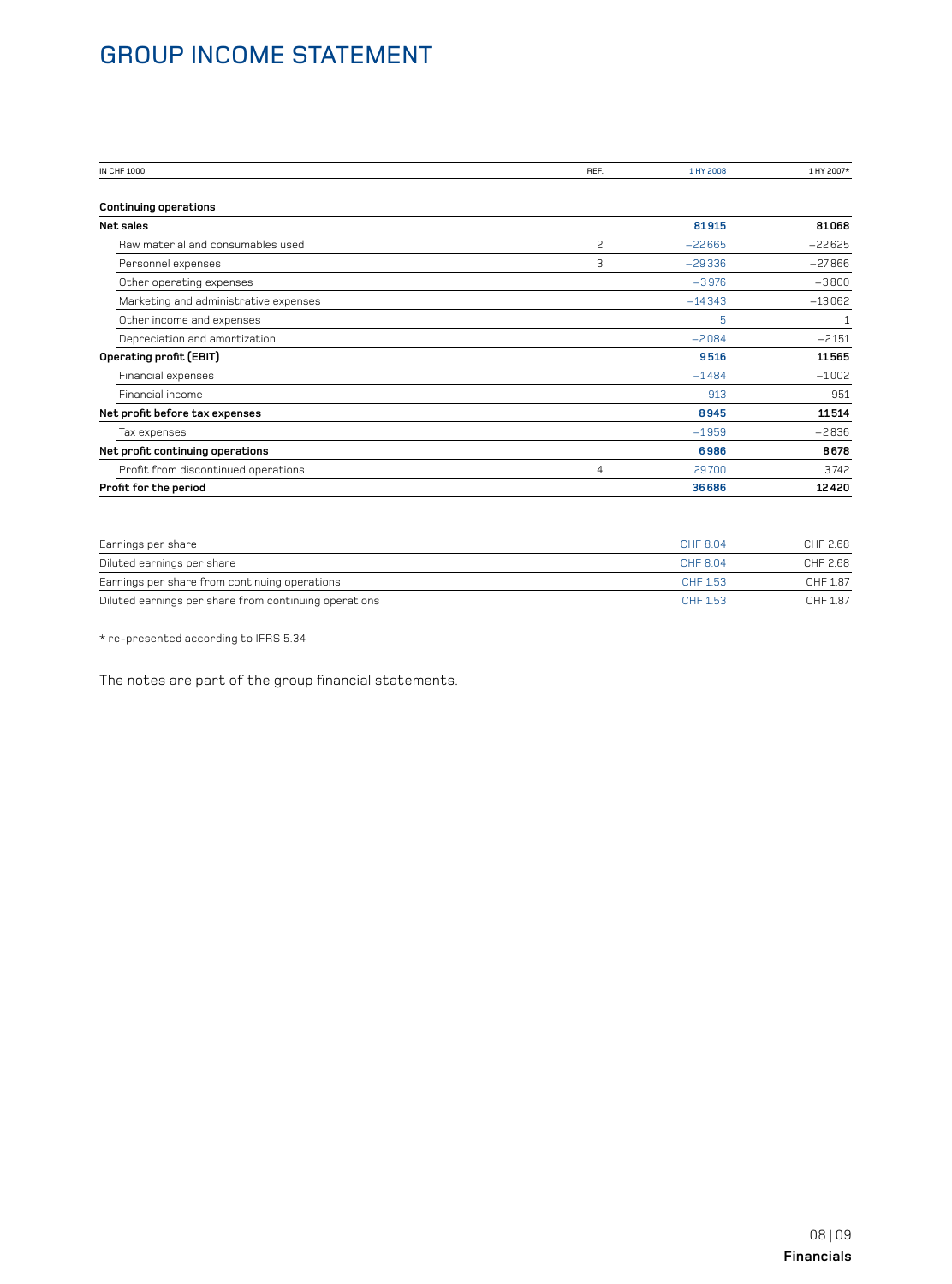# Group Balance Sheet

| IN CHF 1000                                   | 30.06.2008 | 31.12.2007 |
|-----------------------------------------------|------------|------------|
| Assets                                        |            |            |
| Cash and cash equivalents                     | 62725      | 13367      |
| Accounts receivable from deliveries and sales | 37741      | 52279      |
| Tax receivables                               | 26         | 12         |
| Other receivables and accruals                | 6 1 7 4    | 5464       |
| Inventories                                   | 29600      | 49846      |
| <b>Current assets</b>                         | 136266     | 120968     |
| Property, plant and equipment                 | 28625      | 57596      |
| Financial assets                              | 7          | 5          |
| Intangible assets                             | 44683      | 67081      |
| Deferred tax assets                           | 684        | 1918       |
| Non-current assets                            | 73999      | 126600     |
| <b>Total assets</b>                           | 210265     | 247568     |

| Liabilities |  |  |
|-------------|--|--|
| .           |  |  |

| <b>Total liabilities and equity</b> | 210265         | 247568  |
|-------------------------------------|----------------|---------|
| Total equity                        | 170801         | 165665  |
| Retained earnings                   | 162116         | 150187  |
| Currency translation adjustments    | $-14063$       | $-7651$ |
| Share capital                       | 22748          | 23129   |
| <b>Total liabilities</b>            | 39464          | 81903   |
| Non-current liabilities             | 4928           | 26663   |
| Other long-term provisions          | 890            | 1473    |
| Deferred tax liabilities            | 4038           | 4565    |
| Other long-term liabilities         | $\Omega$       | 10124   |
| Non-current bank loans              | $\overline{0}$ | 10501   |
| <b>Current liabilities</b>          | 34536          | 55240   |
| Other short-term provisions         | 161            | 222     |
| Tax liabilities                     | 2120           | 3221    |
| Other accounts payable and accruals | 17034          | 16882   |
| Accounts payable to suppliers       | 8126           | 8861    |
| Current bank loans                  | 7095           | 26054   |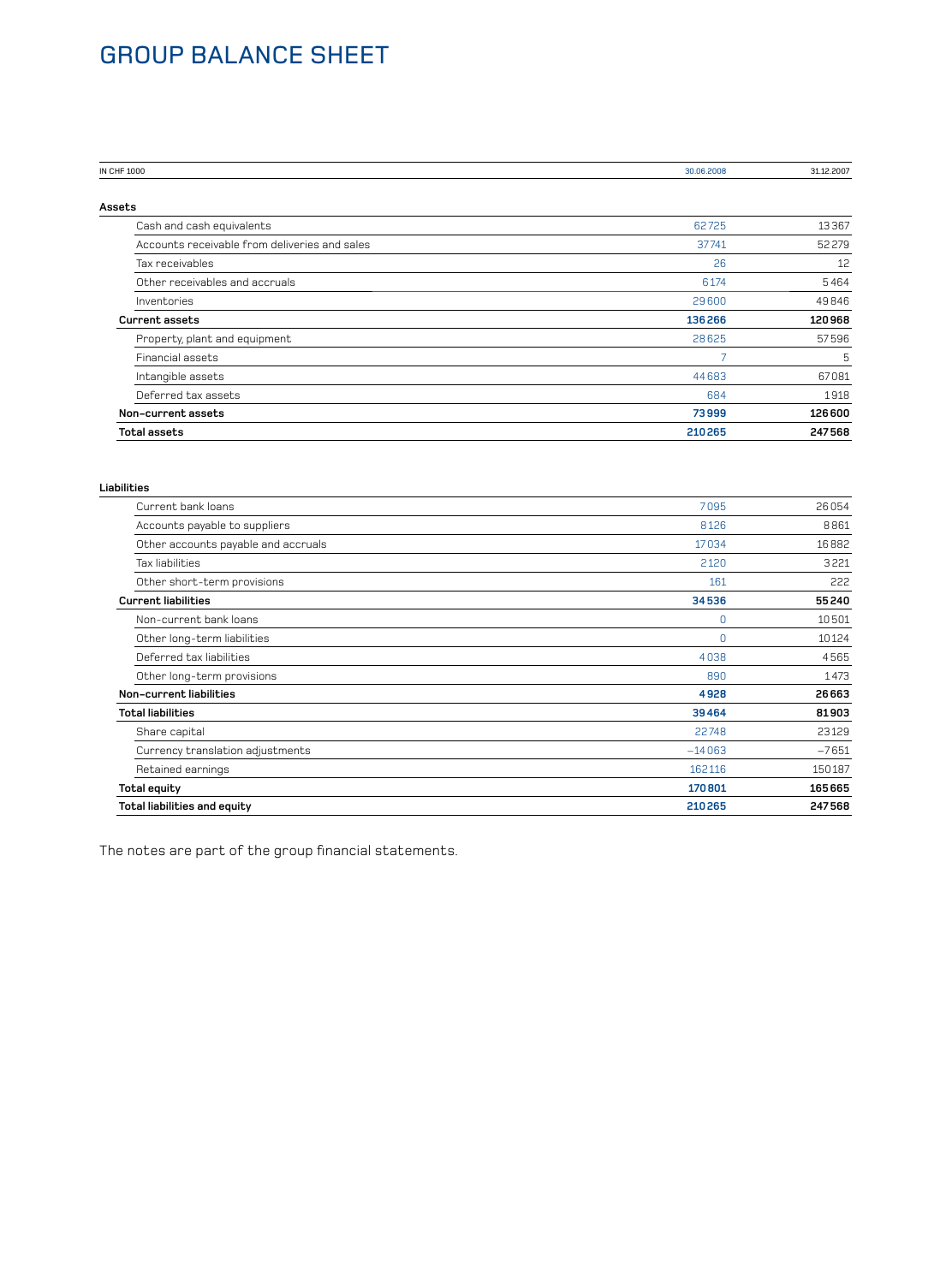# **GROUP CASH FLOW STATEMENT**

| IN CHF 1000                                         | REF.           | 1 HY 2008 | 1 HY 2007* |
|-----------------------------------------------------|----------------|-----------|------------|
|                                                     |                |           |            |
| Net profit continuing operations                    |                | 6986      | 8678       |
| Depreciation and amortization                       |                | 2084      | 2151       |
| Other non-cash items                                |                | 2981      | 4859       |
| Change in accounts receivable                       |                | $-1401$   | $-1060$    |
| Change in inventories                               |                | $-3633$   | $-4183$    |
| Change in other currrent assets                     |                | $-1435$   | $-2767$    |
| Change in current liabilities                       |                | 8264      | 2880       |
| Interest paid                                       |                | $-287$    | $-1427$    |
| Interest received                                   |                | 287       | 163        |
| Income tax paid                                     |                | $-2947$   | $-2169$    |
| Discontinued operations                             | $\overline{4}$ | 1619      | 6063       |
| Cash flow from operating activities                 |                | 12518     | 13188      |
| Purchase of property, plant and equipment           |                | $-1825$   | $-789$     |
| Proceeds from sale of property, plant and equipment |                | 27        | $\Omega$   |
| Purchase of financial assets                        |                | $-2$      | $-2$       |
| Purchase of intangible assets                       |                | $-177$    | $-341$     |
| Acquisition of subsidiaries - net of cash           |                | $\Omega$  | $-9414$    |
| Discontinued operations                             | $\overline{4}$ | 92704     | $-1718$    |
| Cash flow from investing activities                 |                | 90727     | $-12264$   |
| Proceeds from loans and financial liabilities       |                | 5955      | 13380      |
| Repayments of loans and financial liabilities       |                | $-34289$  | $-11148$   |
| Dividend to shareholders                            | 5              | $-19563$  | $-7413$    |
| Purchase of treasury stock                          |                | $-5575$   | $-151$     |
| Discontinued operations                             | $\overline{4}$ | 257       | $-1679$    |
| Cash flow from financing activities                 |                | $-53215$  | $-7011$    |
| Exchange rate differences                           |                | $-672$    | 290        |
| Change in cash and cash equivalents                 |                | 49358     | $-5797$    |
| Cash and cash equivalents at beginning of year      |                | 13367     | 19947      |
| Cash and cash equivalents at end of half-year       |                | 62725     | 14150      |
|                                                     |                |           |            |

 $\star$ re-presented according to IFRS 5.34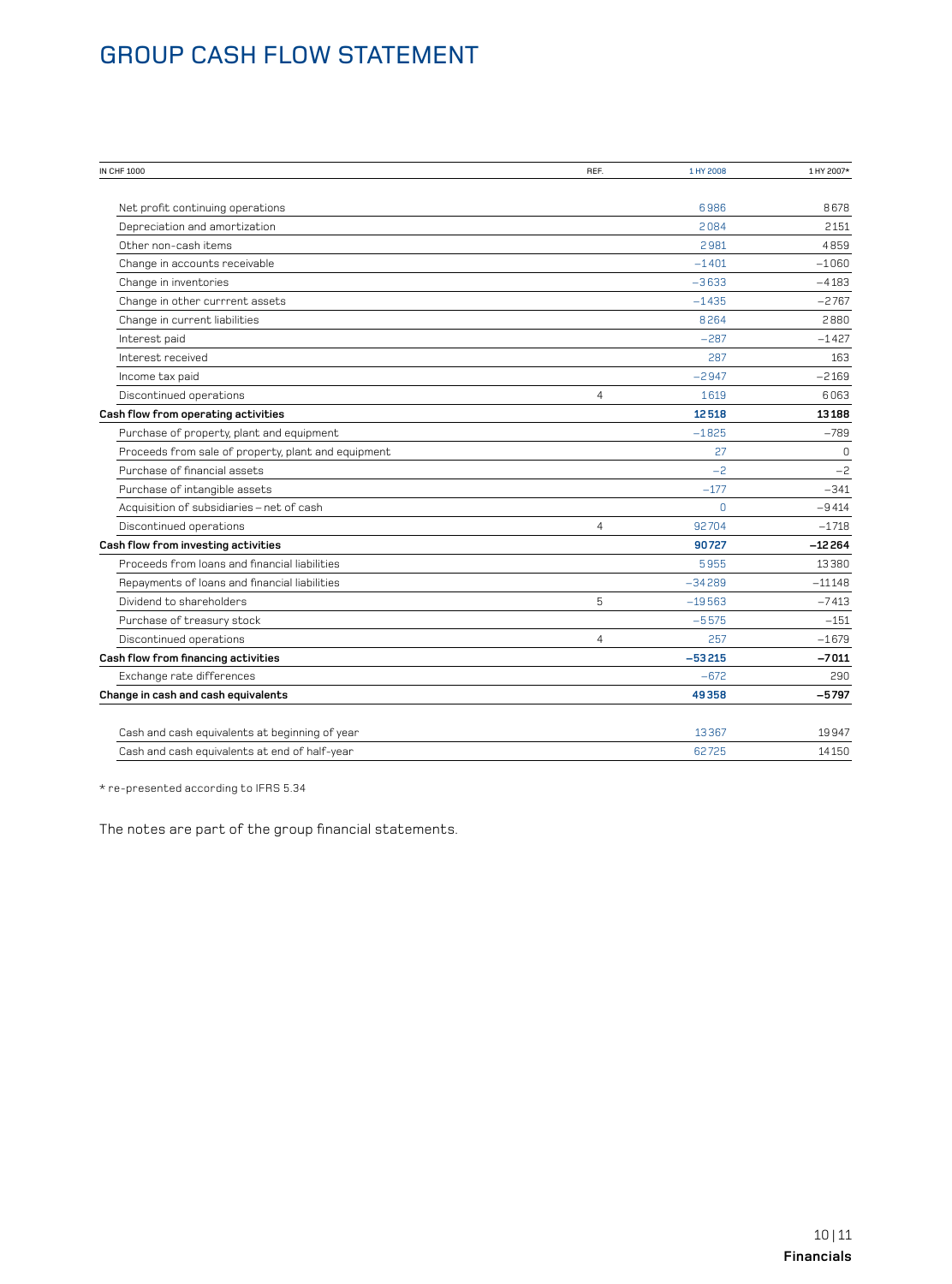# STATEMENT OF CHANGES IN EQUITY

|                                             |      |         | <b>CURRENCY</b>    |                 |              |
|---------------------------------------------|------|---------|--------------------|-----------------|--------------|
|                                             |      | SHARE   | <b>TRANSLATION</b> | <b>RETAINED</b> |              |
| <b>IN CHF 1000</b>                          | REF. | CAPITAL | <b>ADJUSTMENTS</b> | <b>EARNINGS</b> | <b>TOTAL</b> |
|                                             |      |         |                    |                 |              |
| 01.01.2007                                  |      | 23175   | $-5912$            | 131933          | 149196       |
| Half-year net profit                        |      | 0       |                    | 12420           | 12420        |
| Exchange differences                        |      | 0       | 1885               | 0               | 1885         |
| Total income and expenses for the half-year |      | 0       | 1885               | 12420           | 14305        |
| Dividend distribution                       | 5    | 0       |                    | $-7413$         | $-7413$      |
| Change in treasury stock                    |      | $-9$    |                    | $-142$          | $-151$       |
| Total transactions with shareholders        |      | -9      | 0                  | $-7555$         | $-7564$      |
| 30.06.2007                                  |      | 23166   | $-4027$            | 136798          | 155937       |

| 01.01.2008                                  |   | 23129  | $-7651$  | 150187   | 165665   |
|---------------------------------------------|---|--------|----------|----------|----------|
| Half-year net profit                        |   | C      |          | 36686    | 36686    |
| Exchange differences                        |   |        | $-6412$  |          | $-6412$  |
| Total income and expenses for the half-year |   | 0      | $-6412$  | 36686    | 30274    |
| Dividend distribution                       | 5 |        |          | $-19563$ | $-19563$ |
| Change in treasury stock                    |   | $-381$ |          | $-5194$  | $-5575$  |
| Total transactions with shareholders        |   | $-381$ | n        | $-24757$ | $-25138$ |
| 30.06.2008                                  |   | 22748  | $-14063$ | 162116   | 170801   |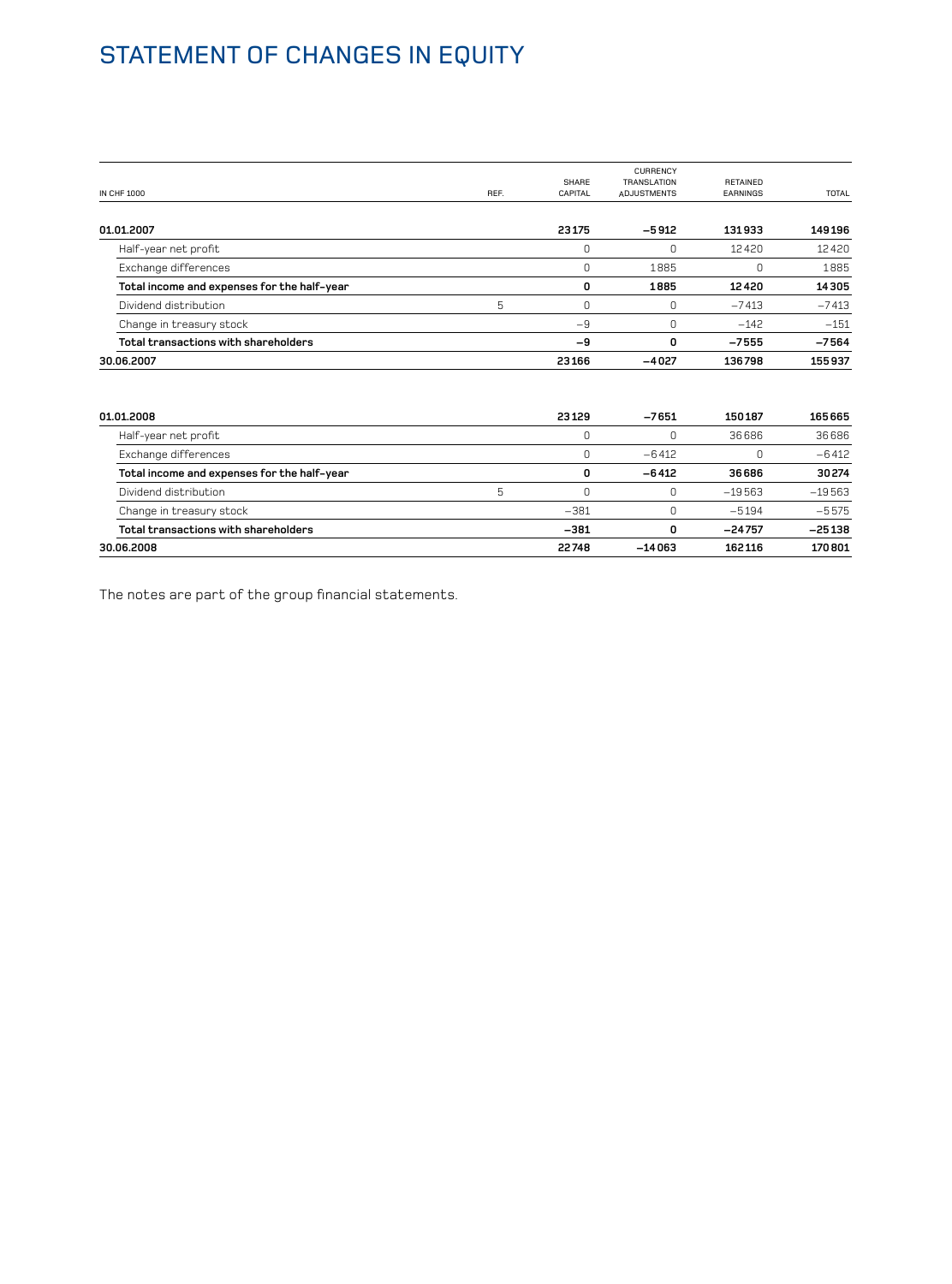# SELECTED NOTES

This unaudited consolidated half-year report was prepared in accordance with IAS 34, using the same principles of consolidation and accounting policies as in the year-end report 2007 of COLTENE Group (former Medisize Group), except that the Group as of January 1, 2008 applied IFRIC 11 – Group and Treasury Share Transactions, IFRIC 12 – Service Concession Arrangements, IFRIC 13 – Customer Loyalty Programs and IFRIC 14 – IAS 19 – The Limit on a Defined Benefit Asset, Minimum Funding Requirements and their Interaction. The application of these interpretations has no impact on this half-year report.

### 1 CURRENCY EXCHANGE RATES

|       | 31.12.2007 | 30.06.2008 | B00S YH J | 31.12.2006 | 30.06.2007 | 1 HY 2007 |
|-------|------------|------------|-----------|------------|------------|-----------|
| 1 USD | 1.1267     | n1 QN      | 0506      | L.2250     | .2288      | 2281      |
| 1 EUR | 1.6587     | 1.6091     | .6060     | 1.6080     | 1.6557     | 1.6322    |

### 2 RAW MATERIAL AND CONSUMABLES USED

A dedicated assessment and valuation of the inventory was performed in the reporting period resulting in a one-time adverse effect of raw material and consumables used in the amount of TCHF 1,042. The main reason for the adverse impact was a misalignment of the inventory with the actual product program offering.

### 3 PerSONNEL EXPENSES

When Jerry Sullivan stepped down from his position as CEO of the former Medisize Group, he received a contractual benefit in the amount of TCHF 881 during the reporting period. The contractual benefit was charged to personnel expenses.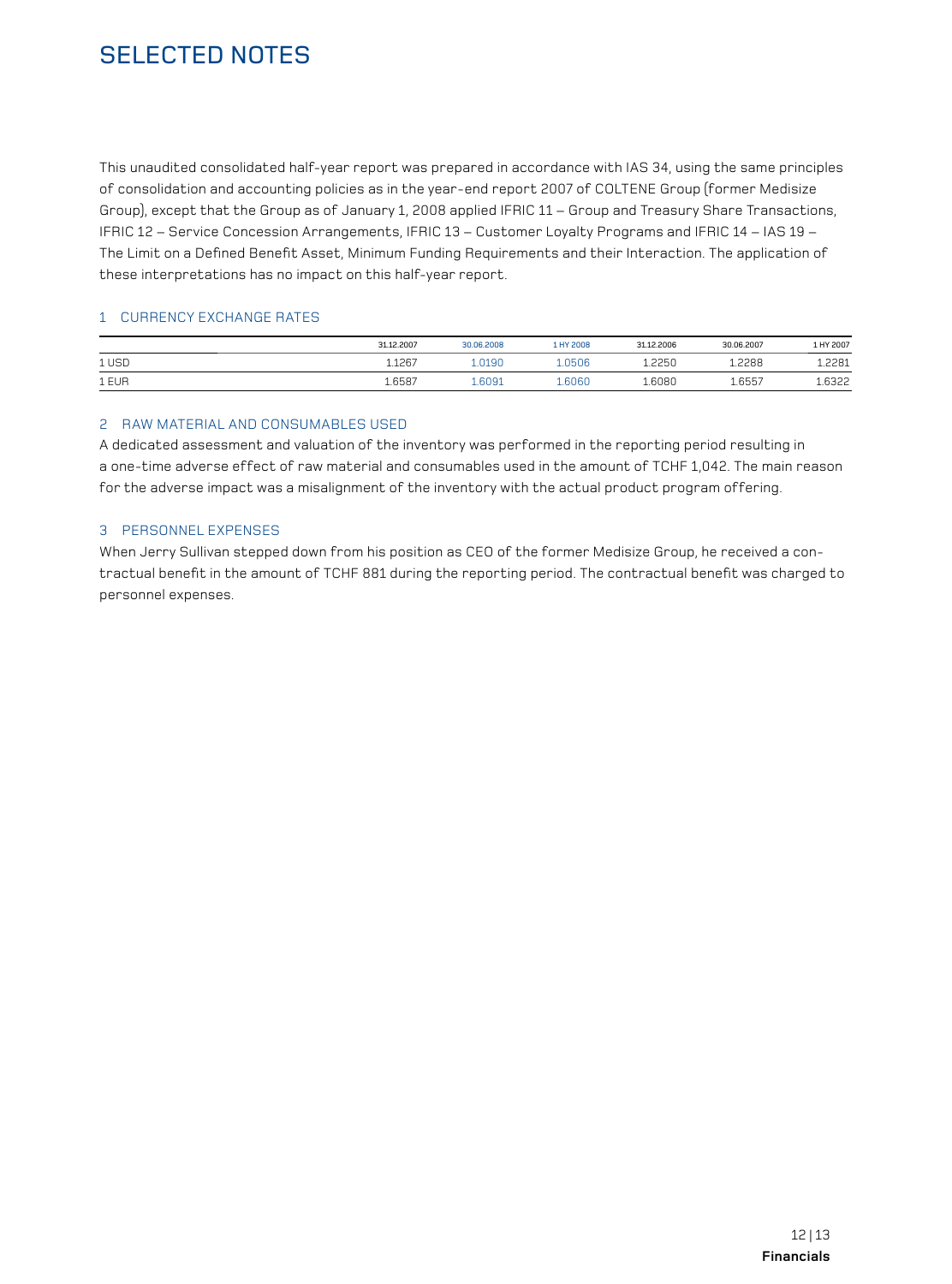### 4 DISCONTINUED OPerATIONS

On April 30, 2008 COLTENE Holding AG sold its entire Medical segment by transferring the shares of the two subsidiaries Medisize Schweiz AG and Medisize Medical Business Beheer B.V. together with all its subsidiaries to Medifiq Healthcare Corporation. The results of this transaction are presented in this interim financial information as discontinued operations. The Group expects minor changes to these results as certain adjustments relating to the sale and purchase agreement are outstanding at the date of publication. Financial information for the period to the date of disposal is set out below. The income statement and cash flow statement distinguish discontinued operations from continuing operations. Comparative figures have been re-presented.

| <b>IN CHF 1000</b>                                                                | 1 HY 2008<br><b>4 MONTHS</b> | 1 HY 2007<br>6 MONTHS |
|-----------------------------------------------------------------------------------|------------------------------|-----------------------|
| Profit from discontinued operations                                               |                              |                       |
| Net sales                                                                         | 35009                        | 55152                 |
| Expenses                                                                          | $-33357$                     | $-50785$              |
| Profit before income tax from disontinued operations                              | 1652                         | 4367                  |
| Income tax                                                                        | $-233$                       | $-625$                |
| Profit after income tax from discontinued operations                              | 1419                         | 3742                  |
| Gain on sale of discontinued operations                                           | 29625                        | $\mathbf 0$           |
| Income tax on gain on sale of discontinued operations                             | $-1344$                      | $\mathbf 0$           |
| Gain after income tax on sale of discontinued operations                          | 28281                        | 0                     |
| Profit from discontinued operations                                               | 29700                        | 3742                  |
|                                                                                   |                              |                       |
| Cash flow from discontinued operations                                            |                              |                       |
| Net cash flow from operating activities                                           | 1619                         | 6063                  |
| Net cash flow from investing activities                                           | 92704                        | $-1718$               |
| Net cash flow from financing activities                                           | 257                          | $-1679$               |
| Exchange rate differences on cash disposed of                                     | $-77$                        | 123                   |
| Net cash flow from discontinued operations                                        | 94503                        | 2789                  |
|                                                                                   |                              |                       |
| Effect of disposal on the financial position                                      |                              |                       |
| Cash and cash equivalents                                                         | 5092                         |                       |
| Accounts receivable from deliveries and sales                                     | 15324                        |                       |
| Other current assets                                                              | 2087                         |                       |
| Inventories                                                                       | 19289                        |                       |
| Property, plant and equipment                                                     | 26546                        |                       |
| Intangible assets                                                                 | 19573                        |                       |
| Deferred tax assets                                                               | 1103                         |                       |
| Accounts payable to suppliers                                                     | $-4890$                      |                       |
| Other current liabilities                                                         | $-5027$                      |                       |
| Other long-term liabilities                                                       | $-10062$                     |                       |
| Deferred tax liabilities                                                          | $-141$                       |                       |
| Other long-term provisions                                                        | $-526$                       |                       |
| Net identifiable assets and liabilities                                           | 68368                        |                       |
|                                                                                   |                              |                       |
| Consideration received, satisfied in cash<br>Costs of disposal, satisfied in cash | 102817<br>$-4299$            |                       |
|                                                                                   |                              |                       |

| Net cash inflow                      | 93426   |
|--------------------------------------|---------|
| Cash disposed of                     | $-5092$ |
| Costs of disposal, satisfied in cash | -4299   |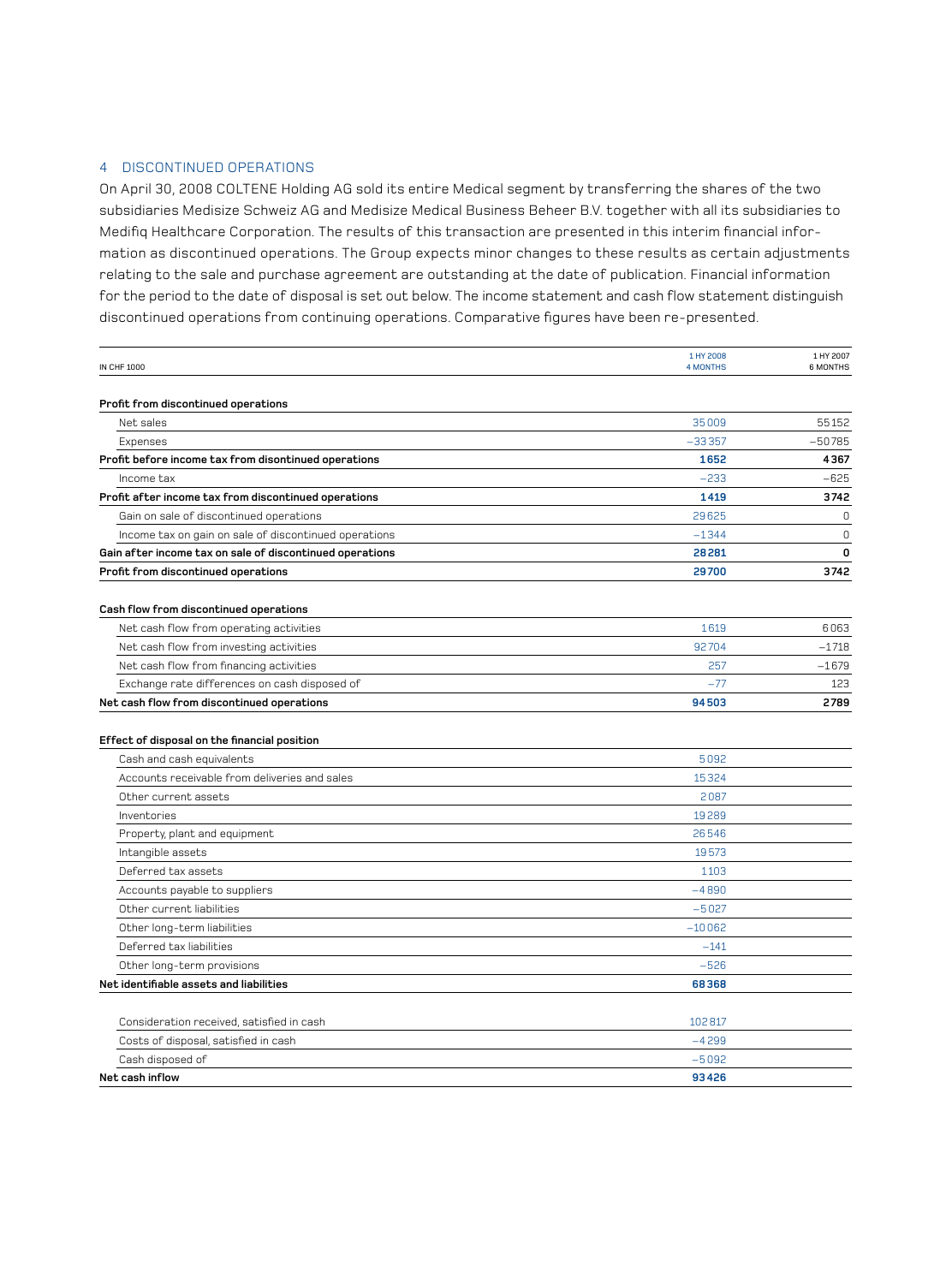### 5 dIVIDEND

Based on the AGM decision on April 16, 2008 the company paid a dividend of CHF 4.30 (previous year CHF 1.60) per share, less 35% withholding tax, to its shareholders on April 21, 2008. The total amount of the gross dividend paid was TCHF 19,563 (previous year TCHF 7,413).

### 6 SUBSEQUENT EVENTS

The following are material events which took place between the end of the interim period and the date of authorization of this report. No other material events occurred.

After the balance sheet date and with effect in the second half year 2008 a bonus and share program for the members of the executive board as well as a limited number of key managers was signed by the Nomination Committee and accepted by the eligible managers. This program is a function of a) the economic profit of the actual year, b) an increase of economic profit compared to the prior year as well as c) the net sales growth rate (all subject to a watermark mechanism). 20% of the bonus is allocated in shares at a fixed share price. Total bonus including shares is capped depending on the seniority between 80% and 100% of the fixed salary of any participant.

Based on the AGM decision on April 16, 2008 the company reduced the par value of the shares to CHF 0.10 each. The company paid the capital reduction of CHF 4.90 per share to its shareholders on July 14, 2008. The total amount of the capital reduction paid was TCHF 22,585.